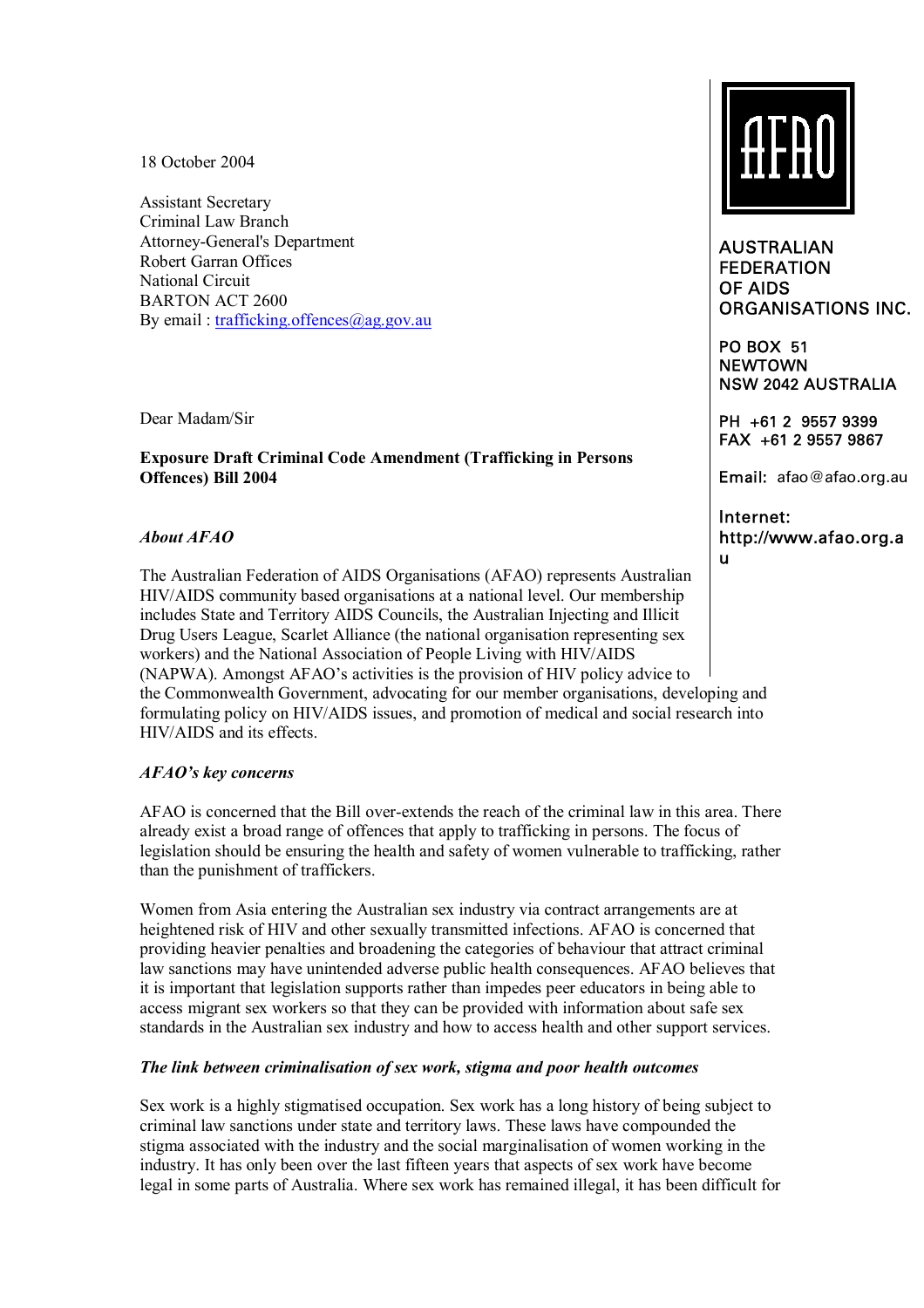health promotion programs to work effectively with the industry as workers have avoided contact with health authorities for fear of detection by police. Health promotion efforts have been facilitated by the partial decriminalisation of sex work in most states and territories, which has enabled health promotion workers to work openly with sex worker groups to promote peer education. This has enabled sex workers to work in partnership with authorities to sustain improved standards of health and safety in the industry, including very high standards of sexual health.

Lessons learned from the successes in supporting improved health outcomes through decriminalising sex work under state and territory laws should be applied in the context of federal anti-trafficking initiatives. AFAO is concerned that the existence of harsh criminal anti-trafficking sanctions could backfire, because policing such laws could have the effect of driving underground that part of the industry where woman are most risk. Australia's responses to trafficking have not provided incentives for women on sex industry contracts to report poor occupational health and safety conditions or unsafe sex practices. Rather, the current legislative framework has resulted in the vicitimisation of individuals and policing practices that have pushed the industry underground, thus cutting workers off from health services.

#### *New legislative approaches are required*

AFAO acknowledges that there is a need to ensure that criminal sanctions apply to prevent exploitation of workers, particularly children, through deceptive conduct. However AFAO is concerned that the Bill perpetuates the criminalisation and stigmatisation of adult sex work by broadening sexual servitude provisions, providing for harsher criminal sanctions and widening the definitions of criminal conduct (eg, to cover aspects of recruiting and transporting workers including within Australia). Rather than providing an alternative approach that supports openness in the industry, AFAO fears the Bill will only push those organising trafficking to develop more elaborate mechanisms to enable undetectable travel and further expose individuals seeking contracts to criminal networks.

Other less punitive approaches need to be explored. Enabling sex workers to work legally in Australia for short periods of time could help to remove 'traffickers' from the picture. For example, an alternative approach to that of increasing criminal penalties is one of encouraging women to work legally through developing an employer sponsored working visa category for sex work, which would remove the criminal elements involved in existing contract labour arrangements. Under a legalized framework, sex workers could be required to maintain contact with health promotion services during the period of their working visa.

Wherever possible, criminal legislation should not single out the sex industry for special sanctions as this only compounds the stigma associated with sex work. Hence, when considering options regarding debt bondage (section 271.8), options that apply regardless of the nature of the service are preferable to options that apply only to debt bondage for sexual services.

### Legislation needs to be better informed by the realities of women's lives in the sex industry

It is a fundamental principle in developing good public policy that communities most affected by policies and laws be intimately involved in the development and implementation of new models and approaches. It is imperative that sex worker organisations be more closely involved in further developing legislation that applies to trafficking. If the legislation is to achieve the aim of reducing rather than adding to the exploitation of persons, it is essential that sex worker groups participate extensively in formulating legislative responses.